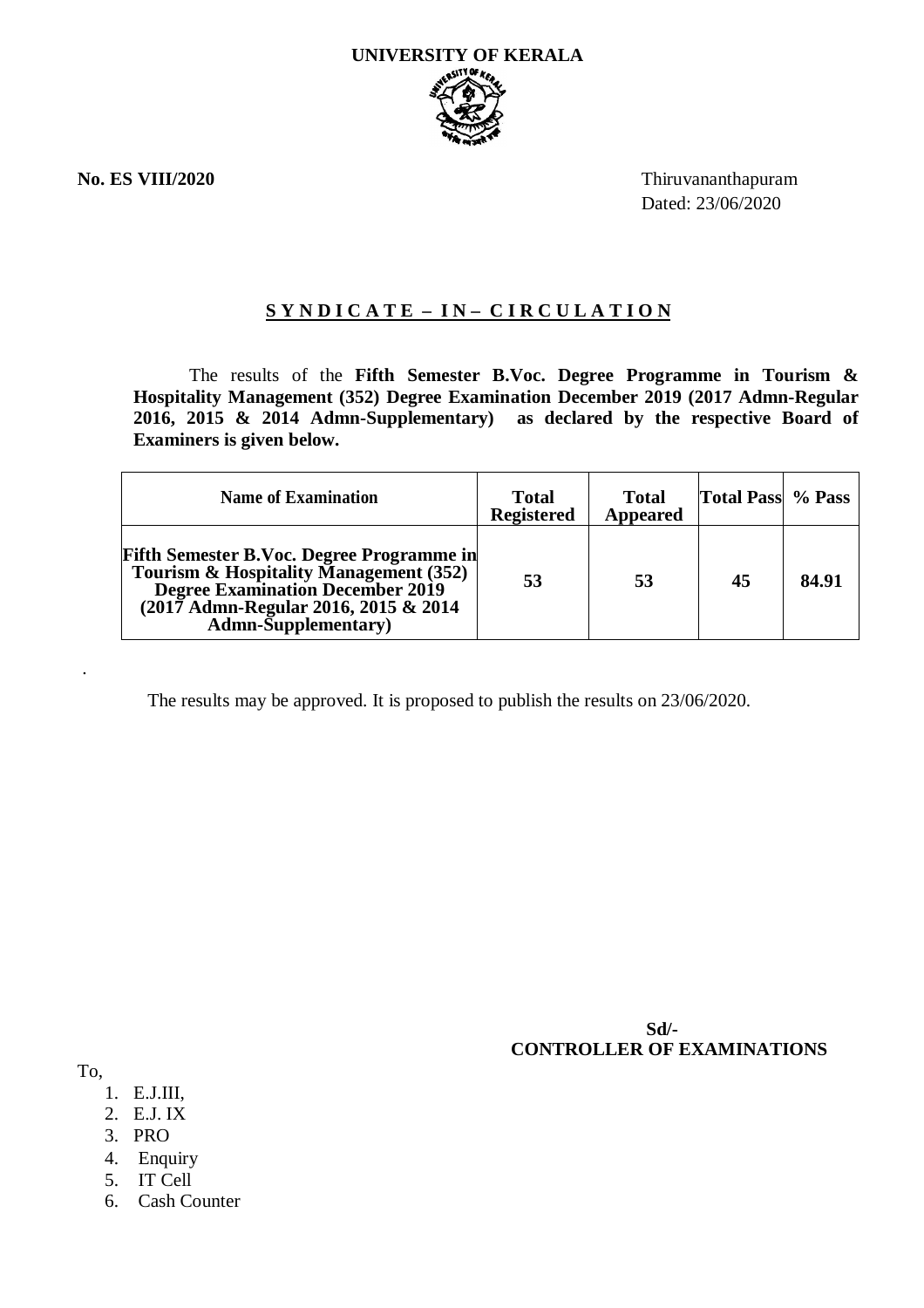

# **UNIVERSITY OF KERALA NOTIFICATION**

- 1. The following is the provisional list of Register Numbers of the successful candidates at the **Fifth Semester B.Voc. Degree Programme in Tourism & Hospitality Management (352) Degree Examination December 2019 (2017 Admn-Regular 2016, 2015 & 2014 Admn-Supplementary)** as declared by the Board of Examiners as declared by the Board of Examiners.
- 2. For the successful completion of a semester a student has to score a minimum SCPA of 4.00(E Grade). A minimum of 40% of marks (E Grade) is required for passing a course with a separate minimum of 40% (E Grade) for Continuous Evaluation and End Semester Evaluation for 2014 Admission
- 3. From 2015 admission onwards, a student has to score minimum 35% marks each for ESE & CE for a course pass. However, a 40% in aggregate (CE+ESE) is required for a semester pass.
- 4. The last date for revaluation and scrutiny is **06/07/2020.** Candidates should make use of draft mark list available in the university website for applying for revaluation. Application for revaluation and scrutiny must be submitted through **online** only.

| <b>Course Code</b> | Course                                               |  |  |  |  |
|--------------------|------------------------------------------------------|--|--|--|--|
|                    | Eco Tourism                                          |  |  |  |  |
| TH 511             |                                                      |  |  |  |  |
|                    | <b>Business Research Methods</b>                     |  |  |  |  |
| TH 512             |                                                      |  |  |  |  |
|                    | Ethical, Legal, and Regulatory Framework for Tourism |  |  |  |  |
| TH 513             |                                                      |  |  |  |  |
|                    | <b>Travel Agency and Tour Operation Management</b>   |  |  |  |  |
| TH 521             |                                                      |  |  |  |  |
|                    | Tour Packaging                                       |  |  |  |  |
| TH 522             |                                                      |  |  |  |  |
|                    | <b>Transportation Management</b>                     |  |  |  |  |
| TH 523             |                                                      |  |  |  |  |

#### **Fifth Semester**

 **Sd/- Controller of Examinations**

University Buildings, Thiruvananthapuram Dated: 23.06.2020